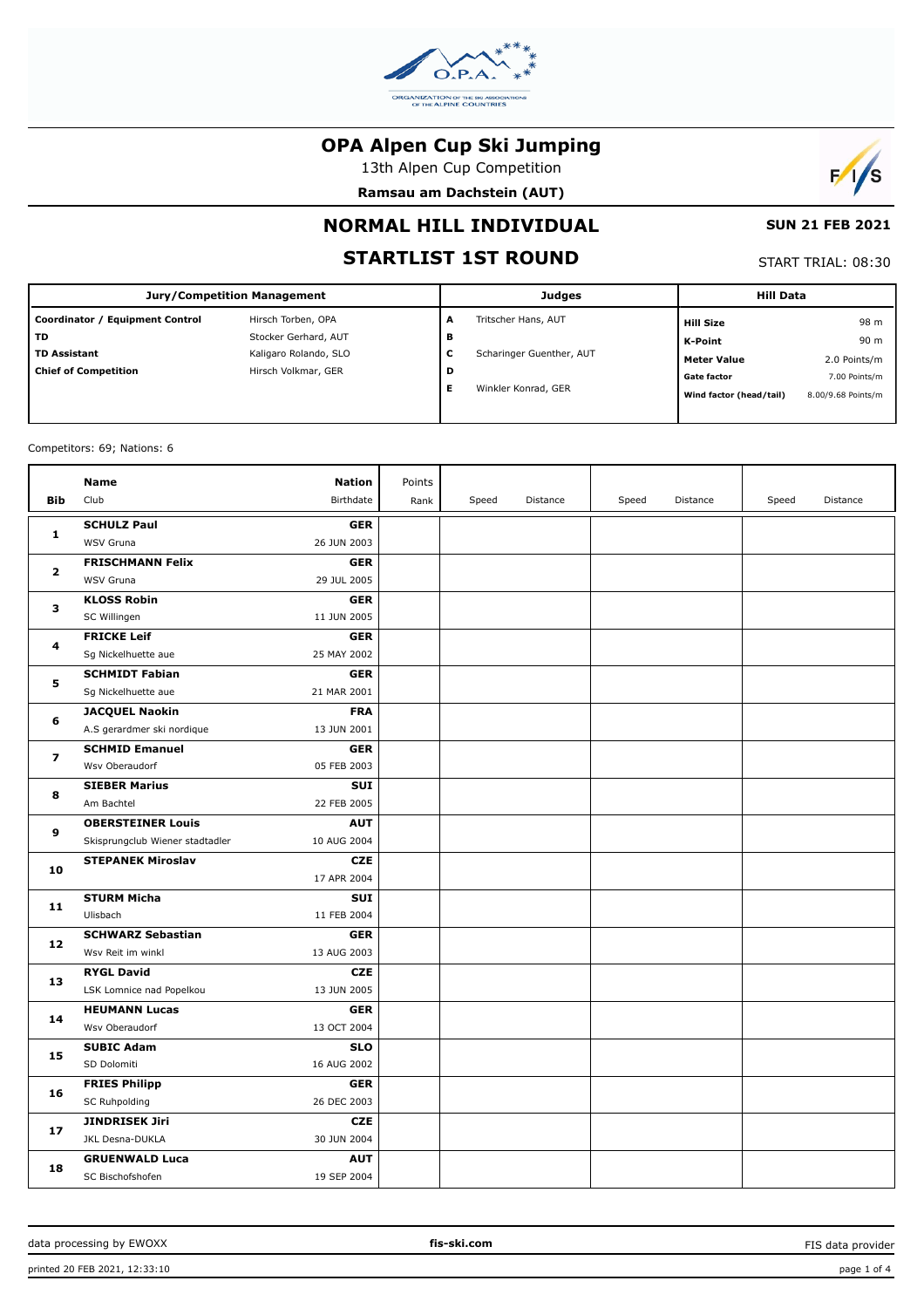

13th Alpen Cup Competition

Ramsau am Dachstein (AUT)



### NORMAL HILL INDIVIDUAL

# **SUN 21 FEB 2021**

| <b>STARTLIST 1ST ROUND</b><br>START TRIAL: 08:30 |                                          |                           |                |       |          |       |          |       |          |
|--------------------------------------------------|------------------------------------------|---------------------------|----------------|-------|----------|-------|----------|-------|----------|
|                                                  | <b>Name</b>                              | <b>Nation</b>             | Points         |       |          |       |          |       |          |
| <b>Bib</b>                                       | Club                                     | Birthdate                 | Rank           | Speed | Distance | Speed | Distance | Speed | Distance |
|                                                  | <b>SVINGER Patrick</b>                   | <b>GER</b>                |                |       |          |       |          |       |          |
| 19                                               | Sc Partenkirchen                         | 05 MAY 2001               |                |       |          |       |          |       |          |
| 20                                               | <b>TRUNZ Felix</b>                       | SUI                       |                |       |          |       |          |       |          |
|                                                  | Am Bachtel                               | 20 APR 2006               |                |       |          |       |          |       |          |
| 21                                               | <b>BEDENIK Tadej</b>                     | <b>SLO</b>                |                |       |          |       |          |       |          |
|                                                  | Sk Triglav kranj                         | 08 APR 2005               |                |       |          |       |          |       |          |
| 22                                               | <b>HOYER Eric</b>                        | <b>GER</b>                |                |       |          |       |          |       |          |
|                                                  | Sg Nickelhuette aue                      | 31 MAY 2002               |                |       |          |       |          |       |          |
| 23                                               | <b>PERME Lovro</b><br>SD DOLOMITI        | <b>SLO</b><br>08 MAY 2004 |                |       |          |       |          |       |          |
|                                                  | <b>KRENEK Filip</b>                      | <b>CZE</b>                |                |       |          |       |          |       |          |
| 24                                               | TJ Roznov pod Radhostem                  | 09 DEC 2005               |                |       |          |       |          |       |          |
|                                                  | <b>TEPES Jon</b>                         | <b>SLO</b>                |                |       |          |       |          |       |          |
| 25                                               | Sd Dolomiti                              | 12 AUG 2002               |                |       |          |       |          |       |          |
|                                                  | <b>KOENIG Tobias</b>                     | <b>GER</b>                |                |       |          |       |          |       |          |
| 26                                               | Sc Oberstdorf                            | 31 DEC 2001               |                |       |          |       |          |       |          |
|                                                  | <b>PERHAB Jakob</b>                      | <b>AUT</b>                |                |       |          |       |          |       |          |
| 27                                               | Wsv Ramsau                               | 02 APR 2003               |                |       |          |       |          |       |          |
|                                                  | <b>KESSELI Juri</b>                      | SUI                       |                |       |          |       |          |       |          |
| 28                                               | SC Einsiedeln                            | 12 SEP 2005               |                |       |          |       |          |       |          |
| 29                                               | <b>IMHOF Remo</b>                        | SUI                       |                |       |          |       |          |       |          |
|                                                  | Einsiedeln                               | 19 NOV 2003               |                |       |          |       |          |       |          |
| 30                                               | <b>KYSEL Stepan</b>                      | <b>CZE</b>                |                |       |          |       |          |       |          |
|                                                  | TJ Dukla Frenstat pod Radhostem          | 20 OCT 2005               |                |       |          |       |          |       |          |
| 31                                               | <b>GAY Julien</b>                        | <b>FRA</b>                |                |       |          |       |          |       |          |
|                                                  | Sc Nanceen                               | 29 APR 2004               |                |       |          |       |          |       |          |
| 32                                               | <b>KAINZNER Jonathan</b><br>SC Mayrhofen | <b>AUT</b><br>17 FEB 2005 |                |       |          |       |          |       |          |
|                                                  | <b>BEGRAND Mael</b>                      | <b>FRA</b>                |                |       |          |       |          |       |          |
| 33                                               | PREMANON SKI CLUB                        | 02 APR 2004               |                |       |          |       |          |       |          |
|                                                  | <b>ERNST Elia</b>                        | <b>AUT</b>                |                |       |          |       |          |       |          |
| 34                                               | SC Fieberbrunn                           | 29 MAR 2004               |                |       |          |       |          |       |          |
|                                                  | <b>REPELLIN Ari</b>                      | <b>FRA</b>                |                |       |          |       |          |       |          |
| 35                                               | Chamonix                                 | 18 MAR 2004               |                |       |          |       |          |       |          |
|                                                  | <b>STEINBEISSER Simon</b>                | <b>GER</b>                |                |       |          |       |          |       |          |
| 36                                               | Sc Ruhpolding                            | 15 APR 2003               |                |       |          |       |          |       |          |
| 37                                               | <b>FUSSI Julian</b>                      | <b>GER</b>                |                |       |          |       |          |       |          |
|                                                  | SC Ruhpolding                            | 22 MAY 2005               |                |       |          |       |          |       |          |
| 38                                               | <b>MILESI Enzo</b>                       | <b>FRA</b>                | $\mathbf{1}$   |       |          |       |          |       |          |
|                                                  | S.C nanceen                              | 08 MAR 2003               | 61.            |       |          |       |          |       |          |
| 39                                               | <b>ERJAVEC Nace</b>                      | <b>SLO</b>                | $\overline{2}$ |       |          |       |          |       |          |
|                                                  | Ssk Alpina ziri                          | 27 AUG 2002               | 59.            |       |          |       |          |       |          |
| 40                                               | <b>TRITSCHER David</b>                   | <b>AUT</b>                | 3              |       |          |       |          |       |          |
|                                                  | Wsv Ramsau                               | 30 AUG 2003               | 58.            |       |          |       |          |       |          |
| 41                                               | <b>CHERVET Jules</b><br>CS CHAMONIX      | <b>FRA</b><br>31 DEC 2003 | 5<br>54.       |       |          |       |          |       |          |
|                                                  | <b>REP Marcel</b>                        | <b>SLO</b>                | 5              |       |          |       |          |       |          |
| 42                                               | Ssd Stol zirovnica                       | 12 SEP 2002               | 54.            |       |          |       |          |       |          |
|                                                  |                                          |                           |                |       |          |       |          |       |          |

data processing by EWOXX

FIS data provider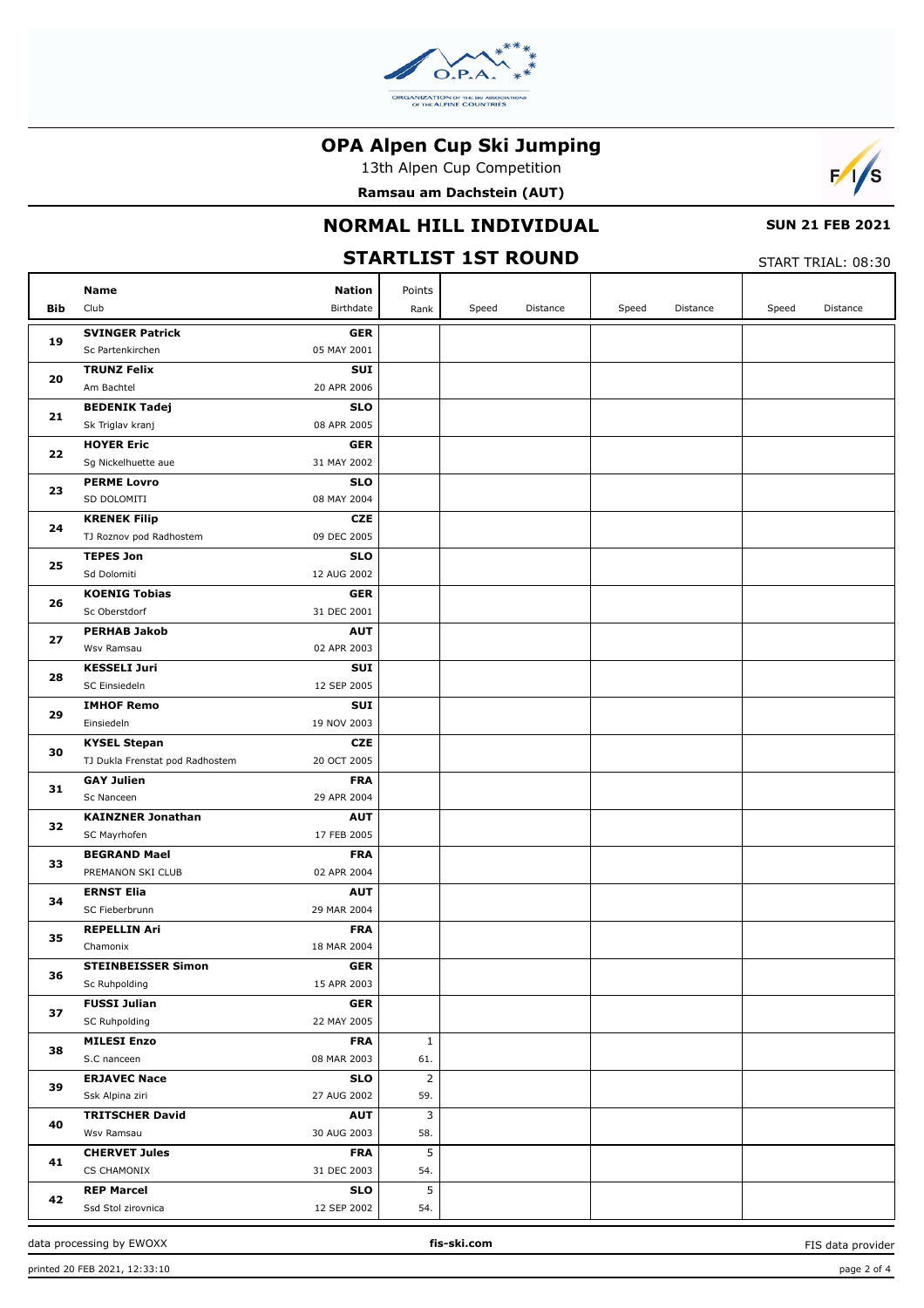

13th Alpen Cup Competition

**Ramsau am Dachstein (AUT)**



### **NORMAL HILL INDIVIDUAL**

### **SUN 21 FEB 2021** START TRIAL: 08:30

| <b>STARTLIST 1ST ROUND</b><br>START TRIAL: 08:30 |                                      |                           |           |       |          |       |          |       |          |
|--------------------------------------------------|--------------------------------------|---------------------------|-----------|-------|----------|-------|----------|-------|----------|
|                                                  | <b>Name</b>                          | <b>Nation</b>             | Points    |       |          |       |          |       |          |
| <b>Bib</b>                                       | Club                                 | Birthdate                 | Rank      | Speed | Distance | Speed | Distance | Speed | Distance |
|                                                  | <b>TITTEL Adrian</b>                 | <b>GER</b>                | 9         |       |          |       |          |       |          |
| 43                                               | SG Nickelhuette Aue                  | 21 FEB 2004               | 51.       |       |          |       |          |       |          |
| 44                                               | <b>WASSER Yanick</b>                 | <b>SUI</b>                | 10        |       |          |       |          |       |          |
|                                                  | Einsiedeln                           | 27 MAY 2004               | 49.       |       |          |       |          |       |          |
| 45                                               | <b>HAUSER Krystof</b>                | <b>CZE</b>                | 16        |       |          |       |          |       |          |
|                                                  | TJ Dukla Liberec                     | 29 DEC 2002               | 45.       |       |          |       |          |       |          |
| 46                                               | <b>HETTICH Tim</b>                   | <b>GER</b>                | 16        |       |          |       |          |       |          |
|                                                  | Ski Team schonach rohrhardsberg      | 03 MAY 2002               | 45.       |       |          |       |          |       |          |
| 47                                               | <b>ZUPAN Ozbe</b>                    | <b>SLO</b>                | 17        |       |          |       |          |       |          |
|                                                  | Nsk Trzic fmg                        | 07 APR 2003               | 43.       |       |          |       |          |       |          |
| 48                                               | <b>LACROIX Olan</b>                  | <b>SUI</b>                | 17        |       |          |       |          |       |          |
|                                                  | Les Diablerets                       | 21 MAR 2001               | 43.       |       |          |       |          |       |          |
| 49                                               | <b>JEGLIC Timotej</b><br>Ssk Ilirija | <b>SLO</b><br>21 MAR 2002 | 19<br>41. |       |          |       |          |       |          |
|                                                  | <b>AIGNER Xaver</b>                  | <b>AUT</b>                | 20        |       |          |       |          |       |          |
| 50                                               | Kitzbueheler Ski Club - KSC          | 06 APR 2002               | 40.       |       |          |       |          |       |          |
|                                                  | <b>WAKOLBINGER Lukas</b>             | <b>AUT</b>                | 22        |       |          |       |          |       |          |
| 51                                               | UVB Hinzenbach                       | 02 OCT 2001               | 39.       |       |          |       |          |       |          |
|                                                  | <b>GRUNDMANN Paul Justus</b>         | <b>GER</b>                | 23        |       |          |       |          |       |          |
| 52                                               | Sc Steinbach-hallenberg              | 26 MAY 2003               | 38.       |       |          |       |          |       |          |
|                                                  | <b>KOGLER Elias</b>                  | <b>AUT</b>                | 27        |       |          |       |          |       |          |
| 53                                               | Kitzbueheler Ski Club - KSC          | 22 APR 2003               | 36.       |       |          |       |          |       |          |
|                                                  | <b>LIPOVSEK ROCNIK Miha</b>          | <b>SLO</b>                | 40        |       |          |       |          |       |          |
| 54                                               | Sk Zagorje                           | 14 AUG 2003               | 35.       |       |          |       |          |       |          |
| 55                                               | <b>HLADNIK Matic</b>                 | <b>SLO</b>                | 43        |       |          |       |          |       |          |
|                                                  | ND Ratece Planica                    | 18 OCT 2002               | 34.       |       |          |       |          |       |          |
| 56                                               | <b>BRAUN Finn</b>                    | <b>GER</b>                | 46        |       |          |       |          |       |          |
|                                                  | Sv Baiersbronn                       | 14 JAN 2002               | 33.       |       |          |       |          |       |          |
| 57                                               | <b>BARTOLJ Maksim</b>                | <b>SLO</b>                | 51        |       |          |       |          |       |          |
|                                                  | Ssk Ilirija                          | 01 MAY 2003               | 32.       |       |          |       |          |       |          |
| 58                                               | <b>ZAVRSNIK Gorazd</b>               | <b>SLO</b><br>21 APR 2003 | 52<br>31. |       |          |       |          |       |          |
|                                                  | Ssk Ljubno btc<br><b>GEYER Luca</b>  | <b>GER</b>                | 55        |       |          |       |          |       |          |
| 59                                               | Wsv 08 lauscha                       | 19 JUL 2002               | 30.       |       |          |       |          |       |          |
|                                                  | <b>KULMITZER Dominik</b>             | <b>AUT</b>                | 56        |       |          |       |          |       |          |
| 60                                               | SC Egg                               | 12 AUG 2002               | 28.       |       |          |       |          |       |          |
|                                                  | <b>OBLAK Rok</b>                     | <b>SLO</b>                | 64        |       |          |       |          |       |          |
| 61                                               | Ssk Alpina ziri                      | 16 JUL 2001               | 27.       |       |          |       |          |       |          |
|                                                  | <b>ZIMMERMANN Raffael</b>            | <b>AUT</b>                | 65        |       |          |       |          |       |          |
| 62                                               | Nordic Team Absam                    | 17 AUG 2003               | 26.       |       |          |       |          |       |          |
|                                                  | <b>HOFER Michael</b>                 | <b>AUT</b>                | 67        |       |          |       |          |       |          |
| 63                                               | UVB Hinzenbach                       | 22 AUG 2002               | 25.       |       |          |       |          |       |          |
| 64                                               | <b>EKART Taj</b>                     | <b>SLO</b>                | 121       |       |          |       |          |       |          |
|                                                  | Ssk Menges                           | 15 JUL 2004               | 19.       |       |          |       |          |       |          |
| 65                                               | <b>GRILC Tjas</b>                    | <b>SLO</b>                | 132       |       |          |       |          |       |          |
|                                                  | Ssd Stol zirovnica                   | 03 SEP 2001               | 18.       |       |          |       |          |       |          |
| 66                                               | <b>SPIEWOK Simon</b>                 | <b>GER</b>                | 155       |       |          |       |          |       |          |
|                                                  | Tus Neuenrade                        | 12 JAN 2002               | 14.       |       |          |       |          |       |          |

FIS data provider